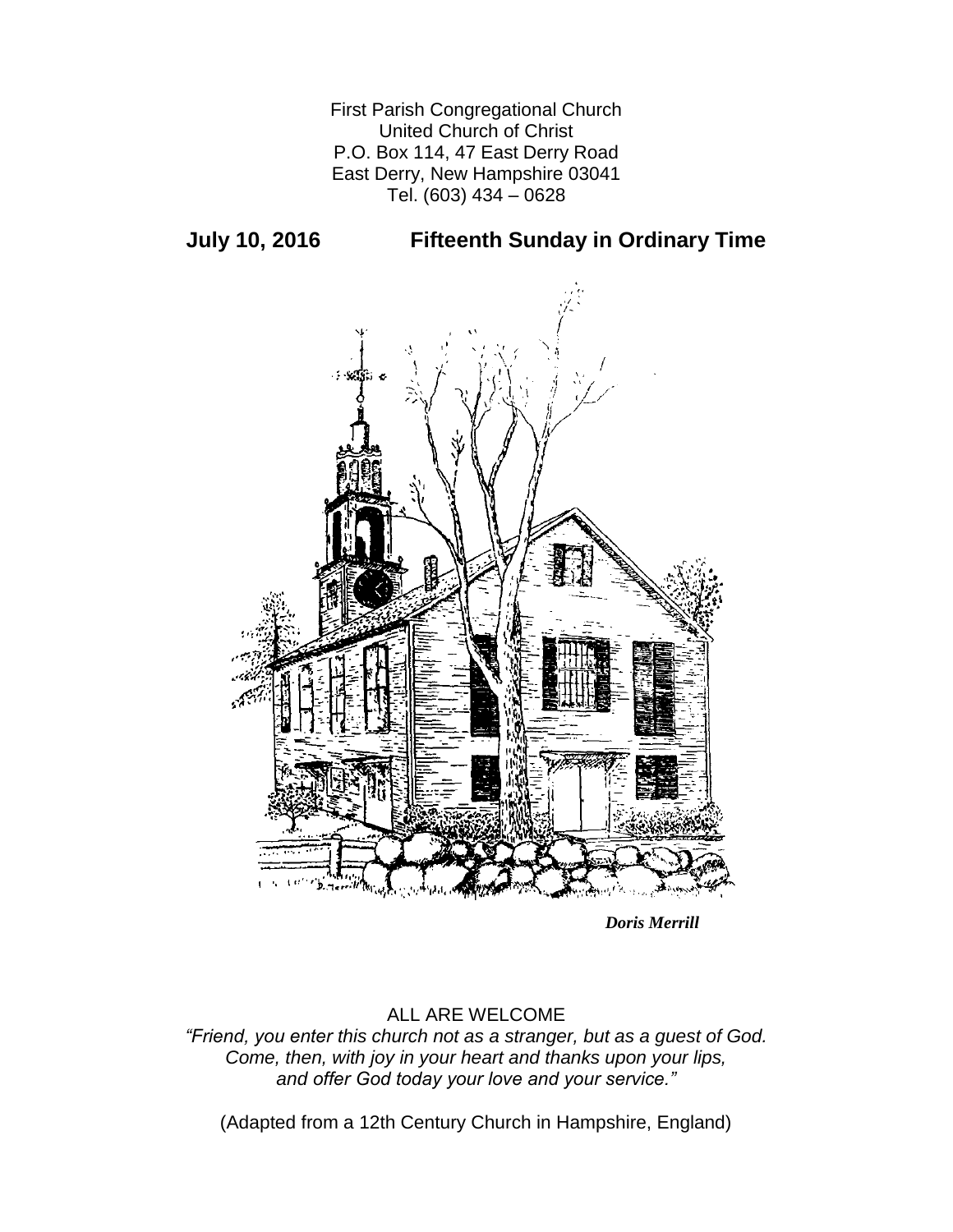### *July 10, 2016 Fifteenth Sunday in Ordinary Time*

**Jesus said:** '*Come, you that are blessed by my Father, inherit the kingdom prepared for you from the foundation of the world;* 

*for I was hungry and you gave me food, I was thirsty and you gave me something to drink, I was a stranger and you welcomed me,* 

*I was naked and you gave me clothing, I was sick and you took care of me, I was in prison and you visited me*.' (Matthew 25:34-36)

### **WELCOME TO ALL OF GOD'S CHILDREN**

A very special welcome to our friends from St. Luke's Methodist Church

ANNOUNCEMENTS & SHARING JOYS AND CONCERNS

### **WE GATHER INTO THE PRESENCE OF GOD**

\*HYMN (See insert) *"God of Grace & God of Glory"*

### \*CALL TO WORSHIP

One: The realm of God is right here, right now.

**All: Enter this time of worship with joyous expectation.**

One: You rescue us from chaos and restore us to life.

**All: You have healed us and turned our mourning to dancing.**

One: We will extol you, O God, for you have drawn us up.

**All: Let us sing praises to God and give thanks.**

### \*PRAYER OF INVOCATION

**Gracious Holy God, we greet you this morning with joy and thanksgiving. We feel your welcome and anticipate your teaching. Show us this day what you would have us do. Whether it be great or small, we want to do what you command. Let our ears be attentive to your Word, and our hearts be responsive to the opportunities you grant us to bear one another's burdens in the name of Jesus Christ. Amen.**

\*SONG OF PRAISE #759 **Glory to the Creator, the Christ, the Holy Spirit, Three-in-One; as it was in the beginning, is now, and ever shall be, world without end. Amen. Amen.**

#### **WE INVITE FORWARD GOD'S YOUNGER DISCIPLES**

*At this time, all children are invited to come forward for the children's offering, and children's time. An offering is not required for participation. All are welcome, especially first time visitors.*

CHILDREN'S OFFERING "*Jesus Loves Me"*

#### PRAYER OF DEDICATION (in unison)

**Dear God, we offer you our gifts with thanks and praise, be with us and guide us all of our days. Teach us how to love each other, and to shine your light into the world. Amen.**

### CHILDREN'S MESSAGE PASTO AND THE SERVICE OF THE SERVICE OF THE PASTO HEIDI

THE LORD'S PRAYER

**Our Father, who art in heaven, Hallowed be Thy name. Thy kingdom come; Thy will be done; on earth as it is in heaven. Give us this day our daily bread and forgive us our debts as we forgive our debtors. Lead us not into**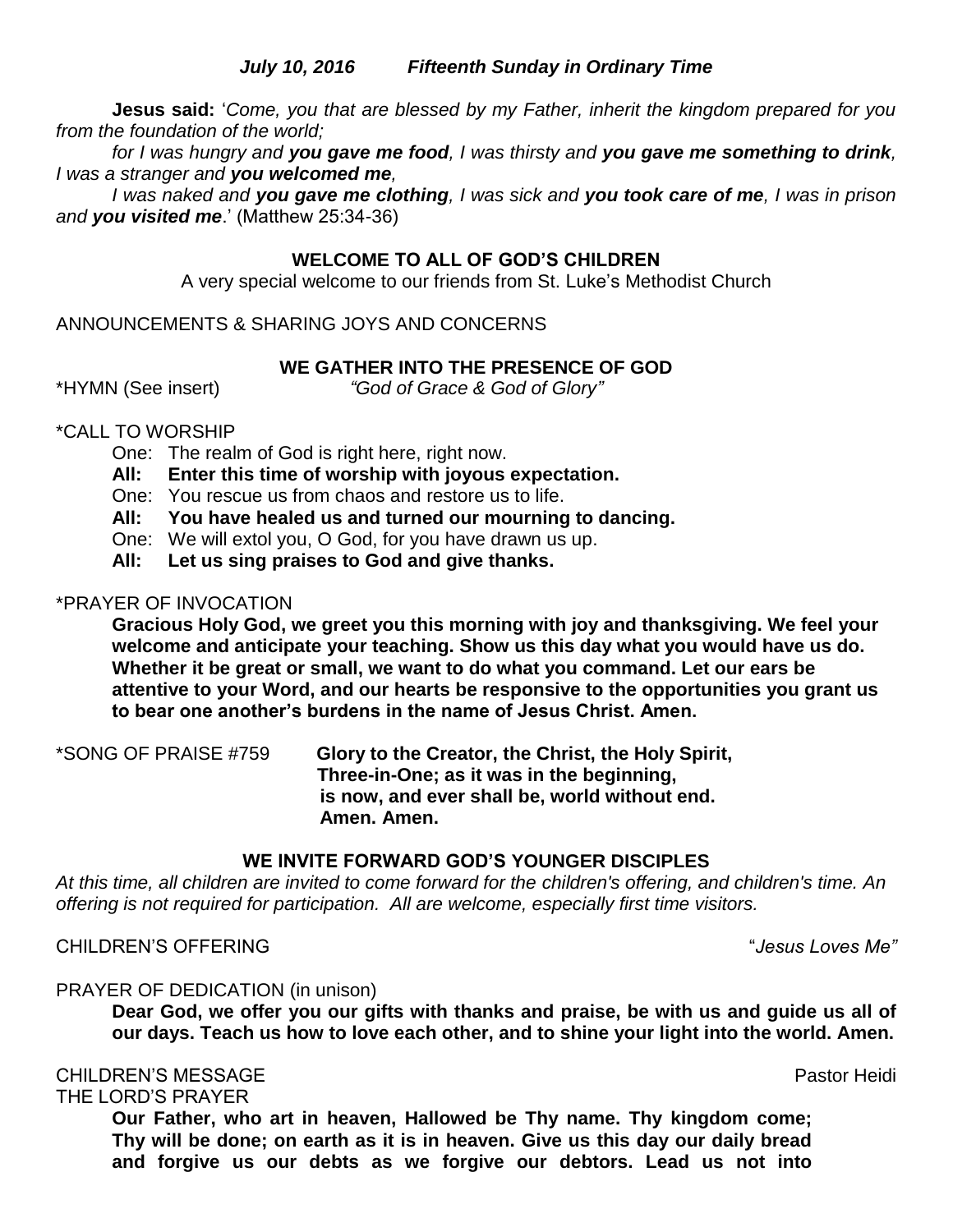**temptation, but deliver us from evil; for Thine is the Kingdom, and the Power, and the Glory forever. Amen**. (Children and youth may now go to their classes.)

| *HYMN (See insert)        |  | "There's a Spirit in the Air"                                                       |                      |
|---------------------------|--|-------------------------------------------------------------------------------------|----------------------|
| WE HEAR GOD'S WORD FOR US |  |                                                                                     |                      |
| <b>OLD TESTAMENT</b>      |  | 2 Kings 5:1-14                                                                      | $(O.T. pp. 372-373)$ |
| <b>NEW TESTAMENT</b>      |  | Luke 10:25-37                                                                       | $(N.T. pp. 72-73)$   |
| <b>SERMON</b>             |  | "Comforting the Afflicted and Afflicting the Comfortable" The Rev. Dr. Deborah Roof |                      |
| <b>CHORAL ANTHEM</b>      |  | "Fill-A Me Up"                                                                      | Pepper Choplin       |
| WE RESPOND WITH PRAYER    |  |                                                                                     |                      |

PASTORAL PRAYER

### **WE RESPOND WITH OUR FINANCIAL GIFTS**

#### OFFERTORY INVITATION

Our offerings support the ministry of the church as we reach out together to announce the way of God's love and compassion. In our giving, we extend a welcome, practice hospitality, offer healing, and extend the peace of God to the world. May our offerings honor the one who gives us all we have.

OFFERTORY MUSIC

\*DOXOLOGY #780 **Praise God from whom all blessings flow; Praise God, all creatures here below; Praise God above, you heavenly host: Praise Father, Son, and Holy Ghost.**

#### \*PRAYER OF DEDICATION

**With gratitude for your gracious favor, we dedicate these gifts. May they help others as we have been helped. May they reach out in a spirit of gentleness to restore to community those who are alienated. May they announce to the world that the realm of God is among us, waiting to be claimed. By these resources, may your name be praised here and in many other places. Amen.**

#### **WE GO OUT TO LOVE AND SERVE A LOVING, SERVING GOD**

\*HYMN (See insert) *"Where Cross the Crowded Ways of Life"*

**BENEDICTION** 

CONGREGATIONAL RESPONSE**God be with you till we meet again; By good counsel guide, uphold you, With a shepherd's care enfold you: God be with you till we meet again**.

**POSTLUDE** 

*\*Indicates all that are able may stand.*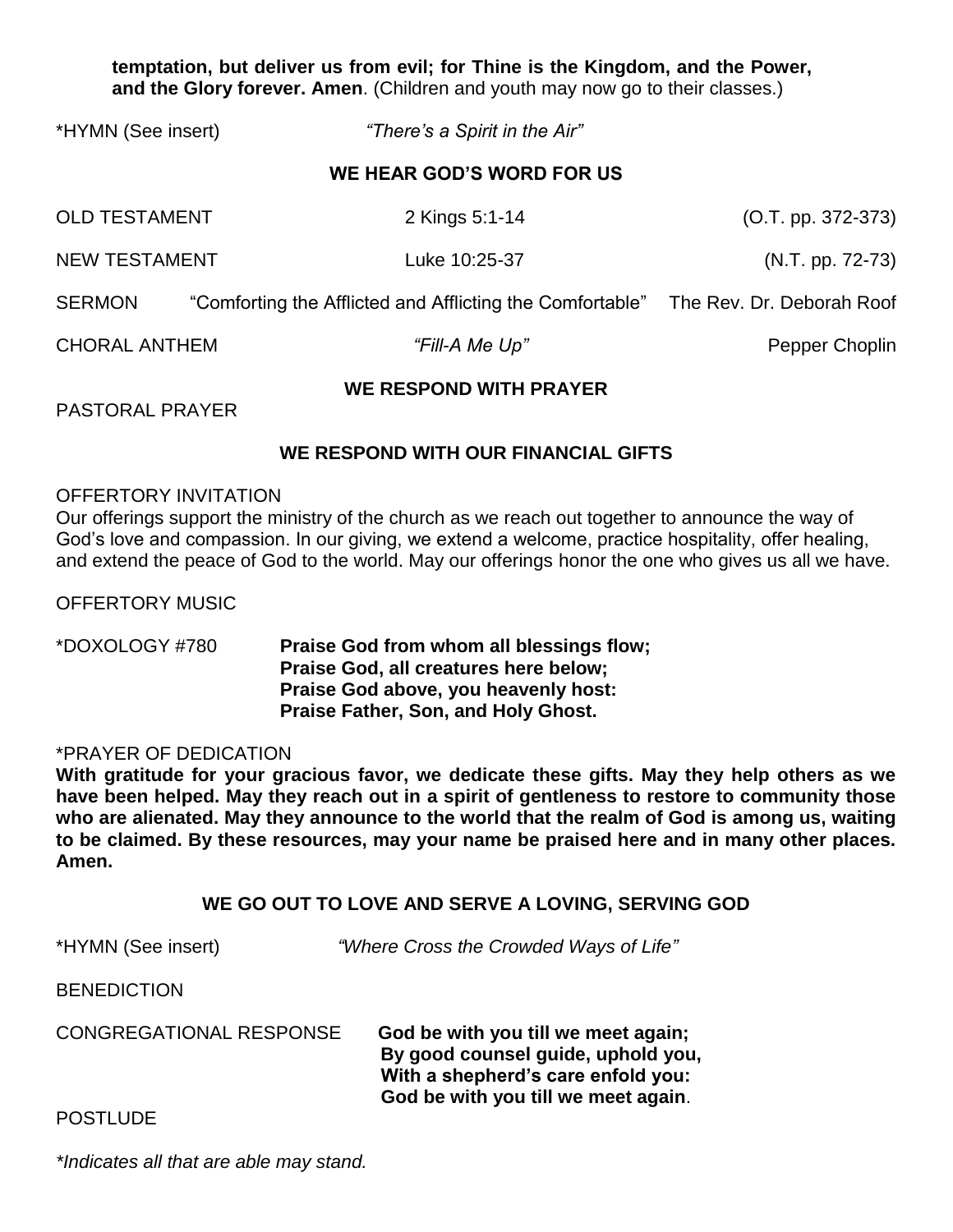MINISTERS OF THE CHURCH MINISTERS OF THE CHURCH DEACONS OF THE MONTH SARAH SARAH SARAH Keller and Diane Dunn LAY READER **Alan Murdock, Lay Certified Minister at St. Luke's** USHERS Ken Gould and Diane Breeden Dee Deranian and Shirley Dickason Michael Bryan GREETER(s) Betsy McCall PASTOR The Rev. Dr. Deborah Roof ASSOCIATE PASTOR **The Rev. Heidi Carrington Heath** MUSIC DIRECTOR Susan Handy ACCOMPANIST/ORGANIST ACCOMPANIST ACCOMPANIST/ORGANIST INTERIM ADMINISTRATIVE ASSISTANT NEW REDUCTION Rebecca Cobban

**First Parish Congregational Church, United Church of Christ**

PO BOX 114, 47 East Derry Rd East Derry, NH 03041 Tel. 603.434.0628 Fax. 603.437.3001 Interim Office Manager: Rebecca Cobban Email: officemgr@fpc-ucc.org Office Hours: Monday-Friday 10:00 AM – 4:30 PM Our website [www.fpc-ucc.org](http://www.fpc-ucc.org/) Find us and 'friend us' on Faceboo[k www.facebook.com/fpcucc](http://www.facebook.com/fpcucc)



**K. I. T** – Wednesday July 13<sup>th</sup> meeting will be at Warren Pillsbury's House! Don't forget to bring a lunch!

**Food Pantry Donations –** We are in need of food pantry donations, they must be nonperishable and nonglass. Please help us support our local food pantry, every donation counts.

**Summer Faith Formation –** \*\*UPDATED: Join us for Summer Faith Formation reading The Shack by William Paul Young!\*\*

Due to popular demand, we have updated dates, times, and expanded offerings for our summer reading group pursuing William Paul Young's The Shack. Our Pastors will lead an evening group from Tuesday, July 26th-Tuesday, August 16th from 7-8:30 PM on Tuesday evenings. We will also offer a daytime group from 9:30-11 AM on Wednesdays meeting August 3rd-August 24th. All are welcome! Please RSVP to Pastor Heidi and let her know which group you are attending, and if you need a book.

# **Boy Scout Bake Sale –July 24<sup>th</sup> after church.**

My name is Scott Masessa and I am a Life Scout with Boy Scout Troop 405 in Derry, NH. I am doing a fundraiser to raise money for my Eagle Scout Service Project so I can purchase and assemble an 8' x 12' shed for the First Parish Church, East Derry, NH. The church needs the shed to store garden equipment and to clean out some of the space in the attic.

I hope to raise the funds by mid-July so that I can purchase the kit from Reeds Ferry in Hudson, NH and assemble it in August.

**Slow-Flow Yoga –** Join Ali Bowen for slow-flow yoga on Thursdays at 6:30 p.m.! Ali is a registered 200-hour YTT yoga instructor who has been attending First Parish since February. This three-week session will run from July 28th - August 11th, and the cost is \$25 for all three classes or \$10 per class. Twenty percent of the proceeds will benefit First Parish. No prior yoga experience required, but you will need to bring your own mat! Please sign up by Sunday, July 24th.